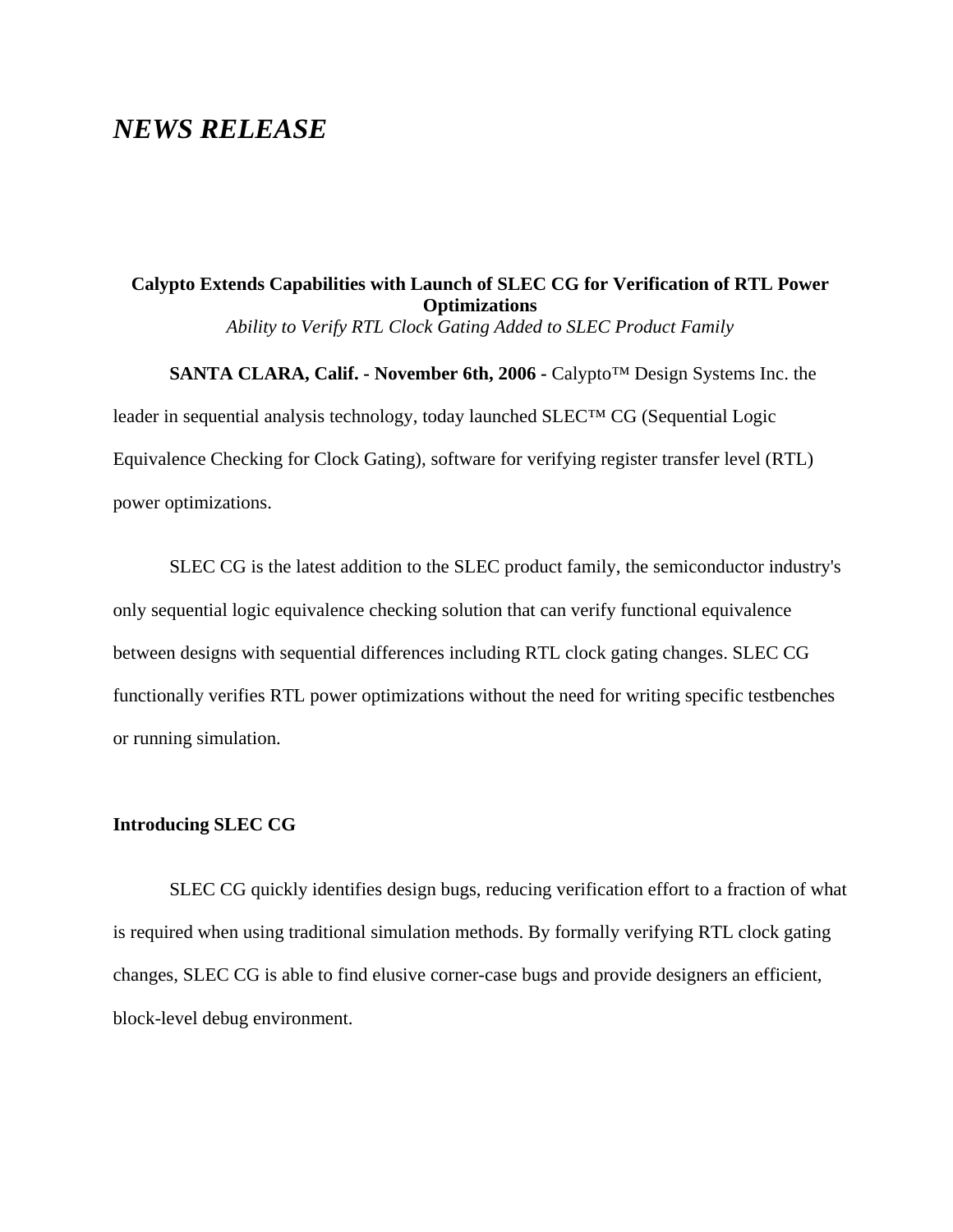SLEC CG automatically detects clock-gating logic and validates that the enabling logic is stable in relation to the clock edge. SLEC CG verifies all possible input sequences that enable and disable clocks, as well as complex clock gating schemes that cross hierarchies and block boundaries – conditions that can be hard to control and observe with testbench-driven verification.

"Power is the primary concern for today's SOC designs," explains Tom Sandoval, Calypto's chief executive officer. "SLEC CG gives design teams a way to confidently verify aggressive RTL power optimization, ensuring their original design functionality has not changed."

#### **Pricing and Availability**

SLEC CG is available immediately and supports VHDL and Verilog. Design teams with existing licenses will receive SLEC CG as part of their SLEC RTL and SLEC System products. SLEC CG runs on Linux operating systems and is priced from \$125,000 (U.S. pricing). For more details, contact Mitch Dale, Calypto's Product Marketing Director, at (408) 850-2339 or [mdale@calypto.com.](mailto:mdale@calypto.com)

### **About Calypto**

Founded in 2002, Calypto Design Systems, Inc. enables SoC design teams to bridge System and RTL for semiconductor design, thereby saving millions of dollars in design costs and silicon re-spins. It delivers software products to leading edge semiconductor and systems companies worldwide. Calypto is privately held with venture funding from Cipio Partners,